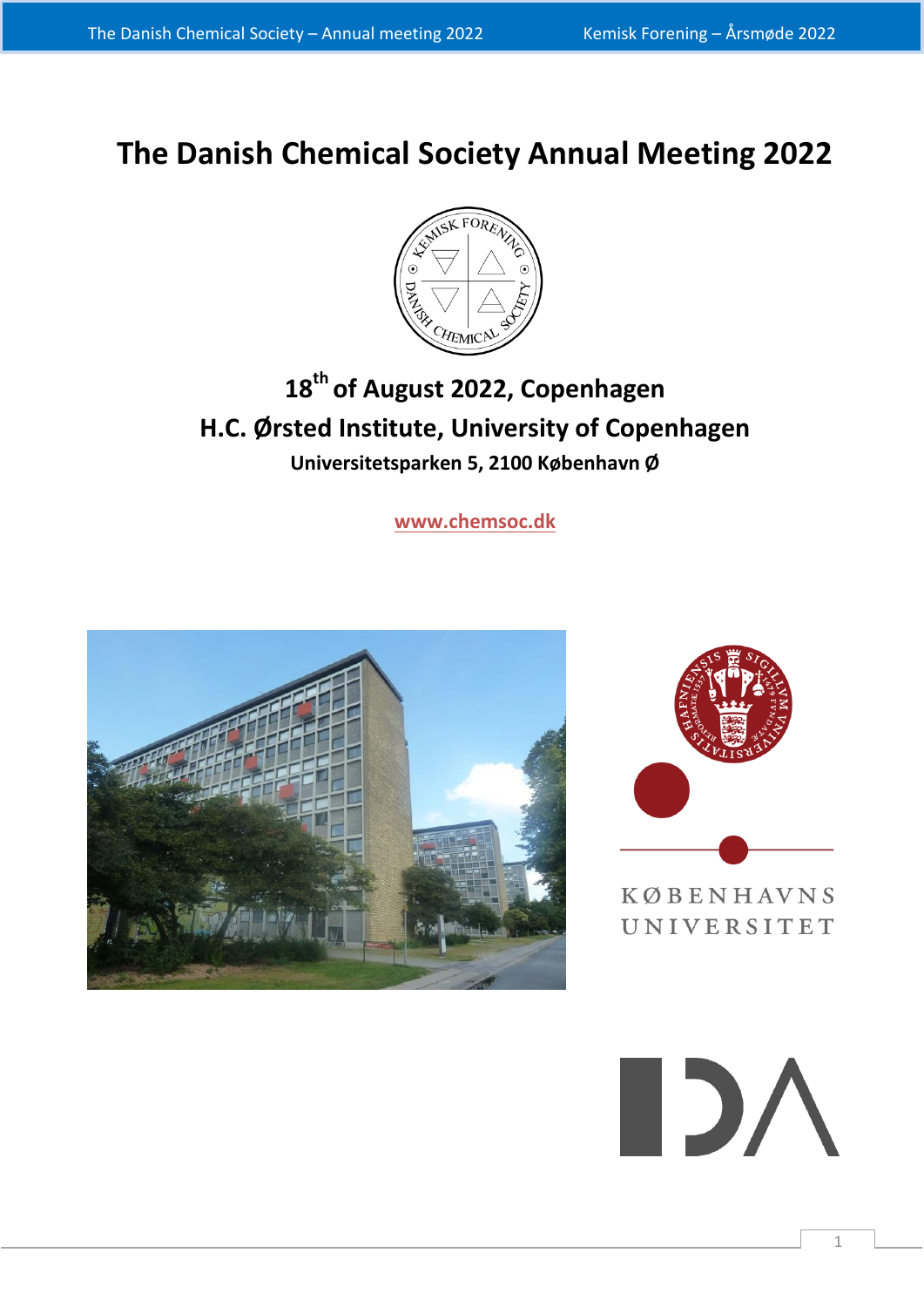

### **Mission and history of The Danish Chemical Society**

The Danish Chemical Society was founded in 1879 as a society for Danish chemists and has since focused on the advancement of chemistry and the improvement of the public recognition of chemistry. This mission has not changed and is of even more importance today, where modern life is entirely

dependent on chemical achievements like materials research (e.g. polymers), and medicinal chemistry (e.g. drug discovery), to name just a few. The public recognition of chemistry needs more young students and researchers in the various branches of chemistry to engage in discussions on important questions in our society. Many global problems are strongly linked to chemistry (e.g. green energy, affordable health care, clean water or the protection of our environment).

#### **Become a member of The Danish Chemical Society and:**

- $\checkmark$  Participate in scientific meetings organized or supported by our society
- Write articles and essays in the society journal *Dansk Kemi*
- $\checkmark$  Apply for travel grants
- $\checkmark$  Find job offers within the society network
- $\checkmark$  Receive society awards for outstanding contributions in chemistry (e.g. PhD prizes)
- $\checkmark$  Organize local meetings for your chemistry division with support from your society
- $\checkmark$  Promote your career as an invited speaker at our national meetings

### **Sign up at** *chemsoc.dk* **and become a member (1st year of student membership is free)**

[annual membership fee - student members: 250 DKK - full members: 500 DKK]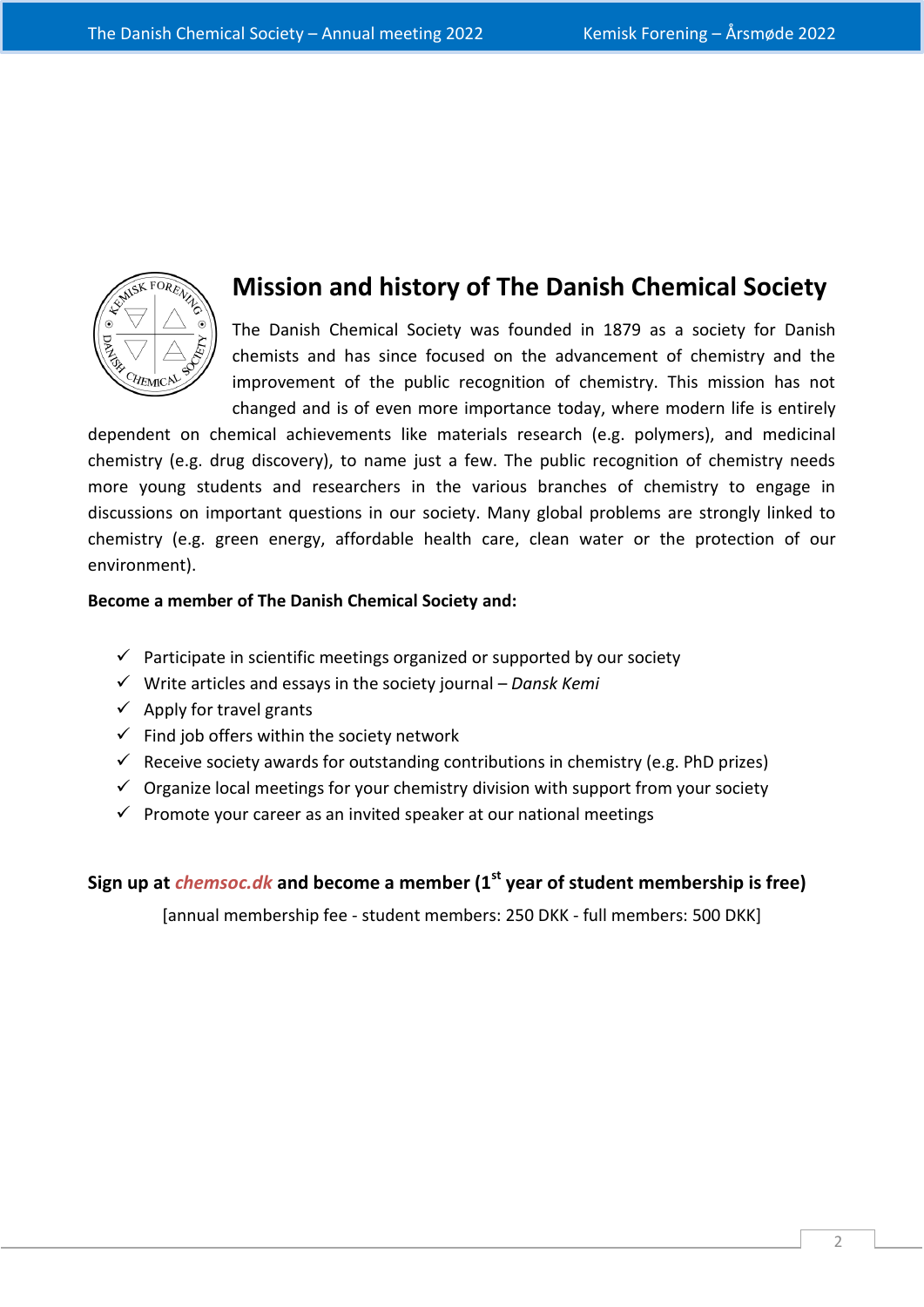## **Program Agenda**

| <b>Time</b>     |                                                                                                                                                                                                | Room                                                                                      |
|-----------------|------------------------------------------------------------------------------------------------------------------------------------------------------------------------------------------------|-------------------------------------------------------------------------------------------|
| $11.00 - 11.05$ | Welcome                                                                                                                                                                                        | <b>Auditorium 1</b>                                                                       |
| $11.05 - 11.50$ | Plenary lecture by prof. Anne L. Skov,<br>Department of Chemical and Biochemical Engineering, The<br>Danish Polymer Centre, DTU<br>"Soft robotics from elastomers with Olympic ring structure" | <b>Auditorium 1</b>                                                                       |
| $11.50 - 12.40$ | <b>Lunch and Poster session</b>                                                                                                                                                                | Vandrehallen                                                                              |
| $12.40 - 14.10$ | <b>Session lectures I</b><br>The Division for Organic Chemistry<br>The Division for Theoretical Chemistry<br>The Division for Analytical Chemistry                                             | <b>Auditorium 1</b><br><b>Auditorium 9</b><br><b>Auditorium 10</b>                        |
| $14.10 - 14.20$ | <b>Coffee break</b>                                                                                                                                                                            | <b>Vandrehallen</b>                                                                       |
| $14.20 - 15.50$ | <b>Session lectures II</b><br>The Division for Organic Chemistry<br>The Division for Molecular Spectroscopy<br>The Division for Historical Chemistry<br>The Division for Inorganic Chemistry   | <b>Auditorium 1</b><br><b>Auditorium 8</b><br><b>Auditorium 9</b><br><b>Auditorium 10</b> |
| $15.50 - 16.00$ | <b>Coffee break</b>                                                                                                                                                                            | Vandrehallen                                                                              |
| $16.00 - 17.00$ | Plenary lecture by Prof. Guillem Aromi,<br><b>University of Barcelona</b><br>"Heterometallic Lanthanide Coordination Complexes for<br><b>Quantum Technologies"</b>                             | <b>Auditorium 1</b>                                                                       |
| $17.00 - 17.50$ | Plenary lecture: Bjerrum-Brøndsted-Lang lecture<br>$\iota$                                                                                                                                     | <b>Auditorium 1</b>                                                                       |
| $17.50 - 18.20$ | <b>Poster session and refreshments</b>                                                                                                                                                         | Vandrehallen                                                                              |
| $18.20 - 20.30$ | Dinner and poster awards                                                                                                                                                                       | Vandrehallen                                                                              |
| 20.30           | <b>Departure for participants from Odense</b>                                                                                                                                                  |                                                                                           |

*Stand med salg af bøger fra Historisk Sektion's skriftserie til favorable*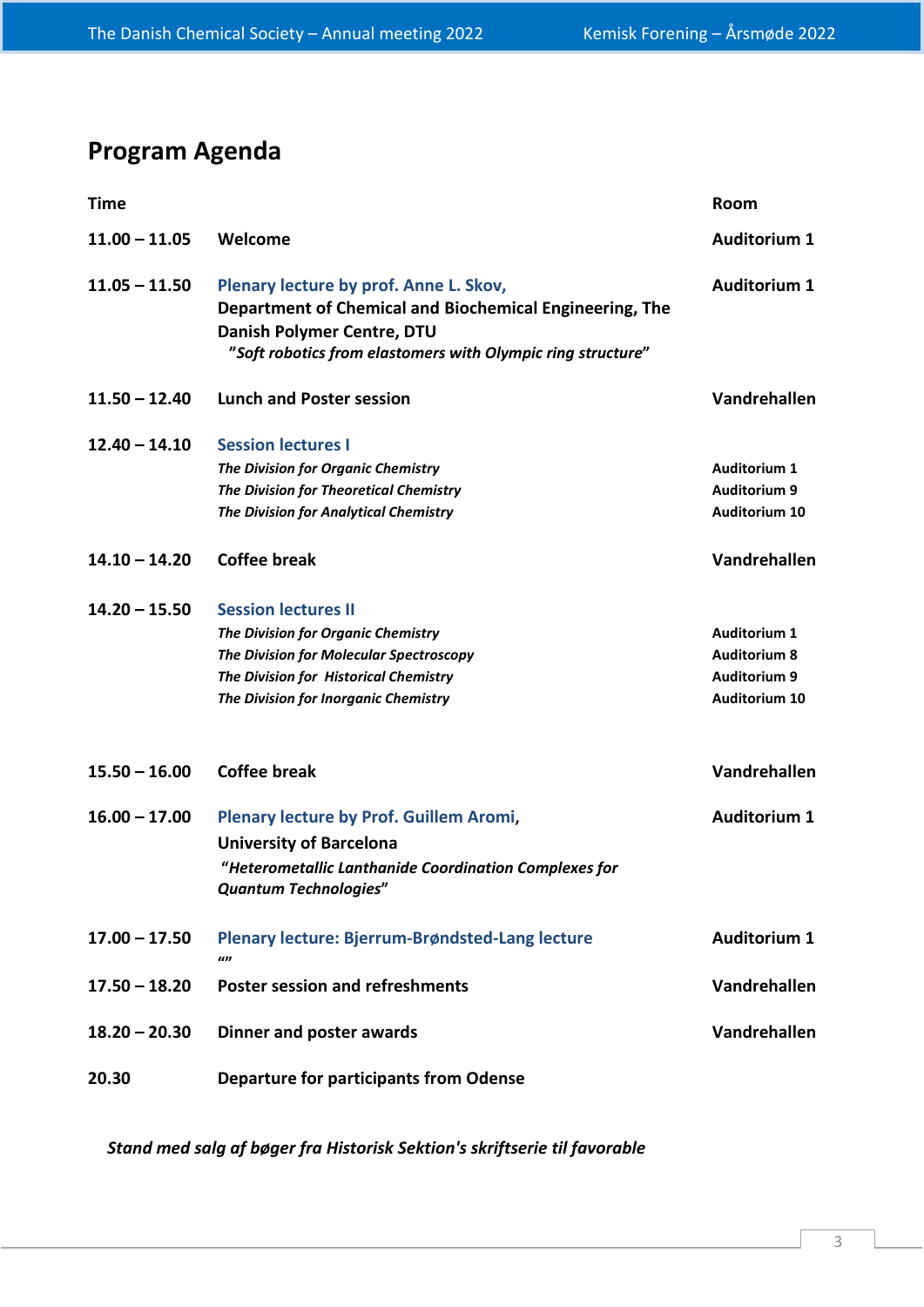| årsmødepriser (liste over udgivelser på historisk-kemi.dk)                                                                                                   | <b>Vandrehallen</b> |                      |
|--------------------------------------------------------------------------------------------------------------------------------------------------------------|---------------------|----------------------|
| <b>Session lectures I</b>                                                                                                                                    | $12.40 - 14.10$     | Room                 |
| The Division of Organic Chemistry /<br><b>Sektionen for Organisk Kemi</b>                                                                                    |                     | <b>Auditorium 1</b>  |
| Steffen Bahring (SDU), Molecular Sensing of Nitroaromatic Explosives                                                                                         |                     | $12.40 - 13.10$      |
| Sophie Beeren (DTU), TBA                                                                                                                                     |                     | $13.10 - 13.40$      |
| Alejandro José Mahía Moros (AU), Studies on the applicability of a stable alpha-<br>lactam as electrophilic probe for bioconjugation and proteomic profiling |                     | $13.40 - 14.10$      |
| The Division of Theoretical Chemistry /<br><b>Sektionen for Teoretisk Kemi</b>                                                                               |                     | <b>Auditorium 9</b>  |
| Maria H. Rasmussen (KU)                                                                                                                                      |                     | $12.40 - 13.10$      |
| Maarten Goesten (AU                                                                                                                                          |                     | $13.10 - 13.40$      |
| Simon Olsson (Chalmers)                                                                                                                                      |                     | $13.40 - 14.10$      |
| The Division of Analytical Chemistry /<br><b>Sektionen for Analytisk Kemi</b>                                                                                |                     | <b>Auditorium 10</b> |
| <b>TBA</b>                                                                                                                                                   |                     | $12.40 - 13.10$      |
| <b>TBA</b>                                                                                                                                                   |                     | $13.10 - 13.40$      |
| <b>TBA</b>                                                                                                                                                   |                     | $13.40 - 14.10$      |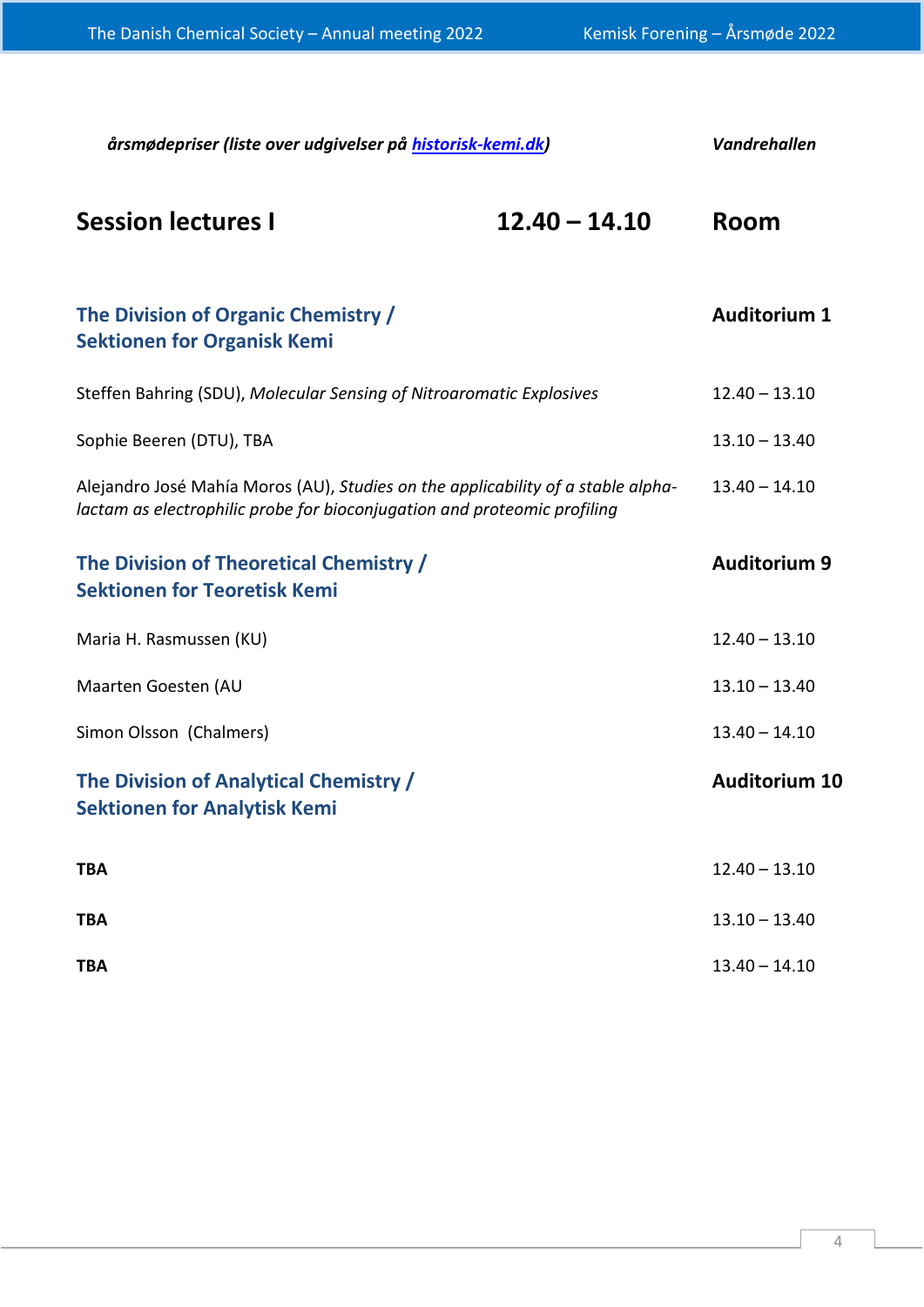| <b>Session lectures II</b>                                                                                          | $14.20 - 15.50$ | Room                |
|---------------------------------------------------------------------------------------------------------------------|-----------------|---------------------|
| The Division of Organic Chemistry /<br><b>Sektionen for Organisk Kemi</b>                                           |                 | <b>Auditorium 1</b> |
| Christian Wenzel Tornøe (Novo Nordisk), Divergent protein synthesis to<br>optimize oral absorption of peptide drugs |                 | $14.20 - 14.45$     |
| PhD prize winner 2021-22                                                                                            |                 | $14.20 - 14.45$     |
| TBA - International speaker                                                                                         |                 | $14.20 - 14.45$     |
| The Danish Society of Molecular Spectroscopy/                                                                       |                 |                     |
| <b>Dansk Forening for Molekylspektroskopi</b>                                                                       |                 | <b>Auditorium 7</b> |
| <b>TBA</b>                                                                                                          |                 | $14.20 - 14.45$     |
| <b>TBA</b>                                                                                                          |                 | $14.45 - 15.10$     |
| <b>TBA</b>                                                                                                          |                 | $15.10 - 15.50$     |
| The Division for Historical Chemistry /                                                                             |                 |                     |
| <b>Sektionen for Historisk Kemi</b>                                                                                 |                 | <b>Auditorium 8</b> |
| <b>TBA</b>                                                                                                          |                 | $14.20 - 14.50$     |
| <b>TBA</b>                                                                                                          |                 | $14.50 - 15.20$     |
|                                                                                                                     |                 | $15.20 - 15.50$     |
| Divergent protein synthesis to optimize oral absorption of<br>peptide drugs                                         |                 |                     |
| The Division of Medicinal Chemistry /<br><b>Sektionen for Medicinalkemi</b>                                         |                 | <b>Auditorium 9</b> |
| Helge Kragh, Kvantekemiens barndom: Et dansk perspektiv                                                             |                 | $14.20 - 14.50$     |
| Ture Damhus & Asbjørn Petersen, S.M. Jørgensen - og hans samling af<br>præparater hos DTU Teknologihistorie         |                 | $14.50 - 15.20$     |
|                                                                                                                     |                 |                     |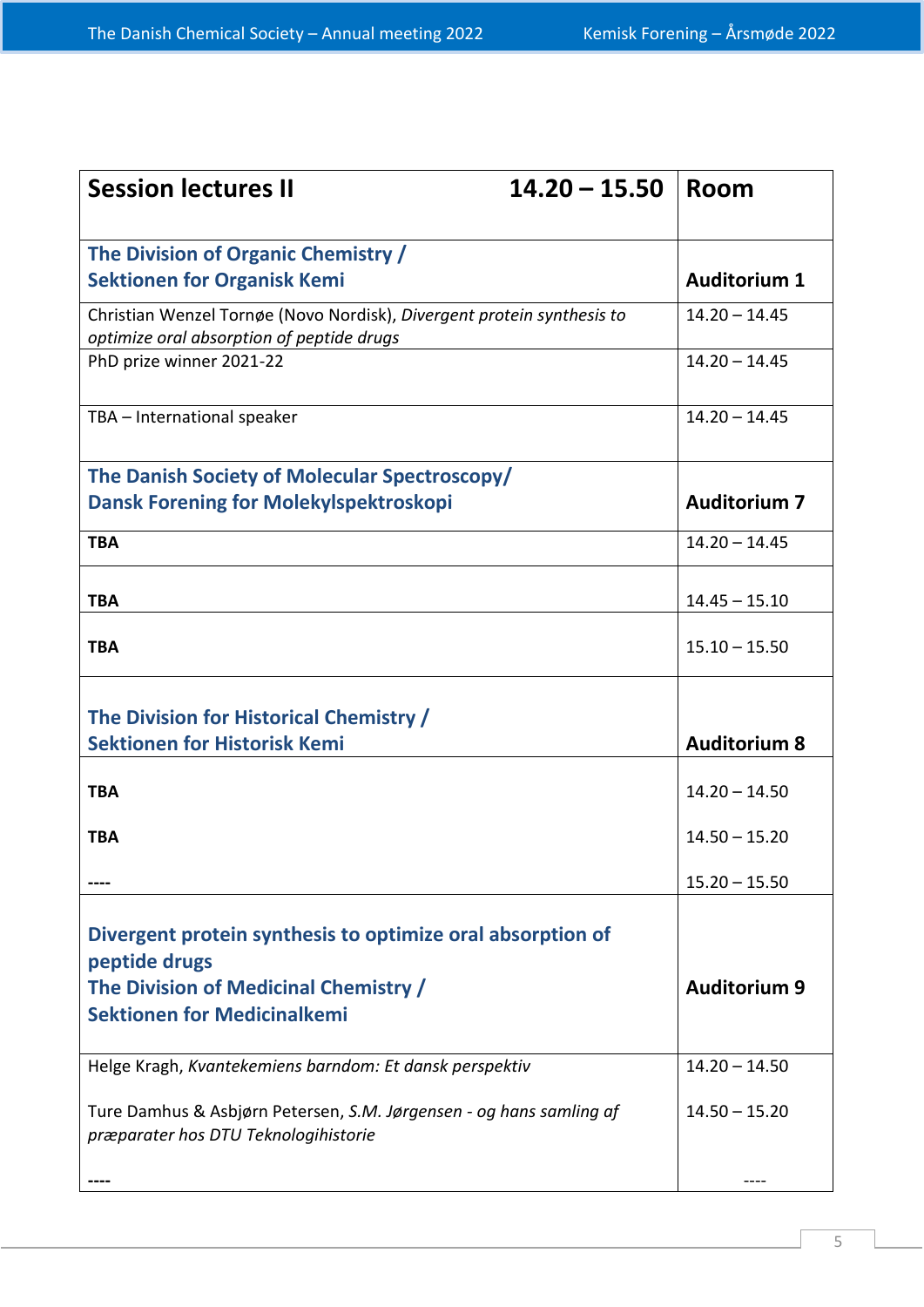| The Division of Inorganic Chemistry /<br><b>Sektionen for Uorganisk</b> | <b>Auditorium 10</b> |
|-------------------------------------------------------------------------|----------------------|
| Assoc. Prof. Martin Nielsen (DTU)                                       | $14.20 - 14.50$      |
| Prof. Morten Mattrup Smedskjær (AAU)                                    | $14.50 - 15.20$      |
| Assoc. Sr. Lecturer Anders Reinholdt (Lund Universitet)                 | $15.20 - 15.50$      |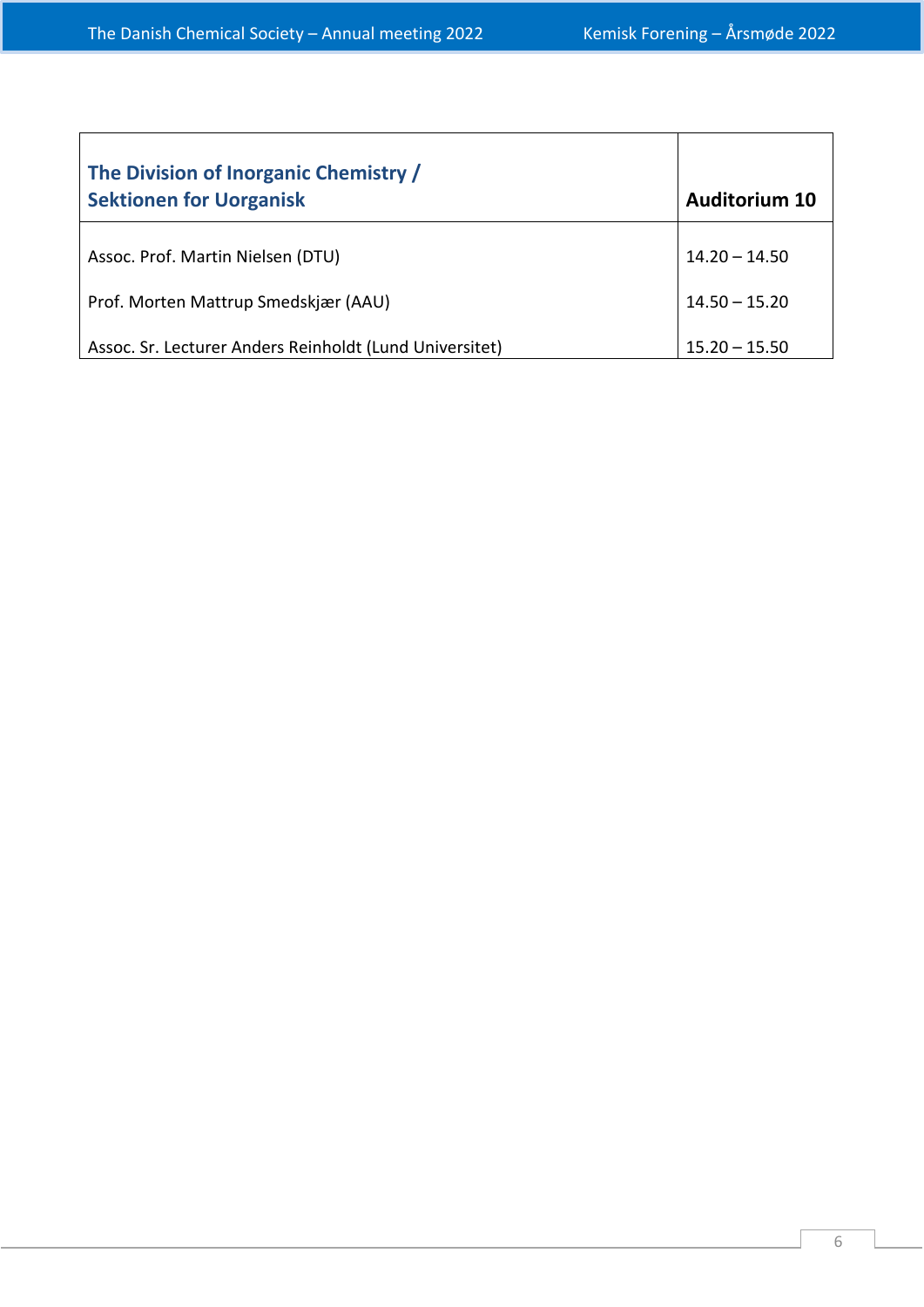